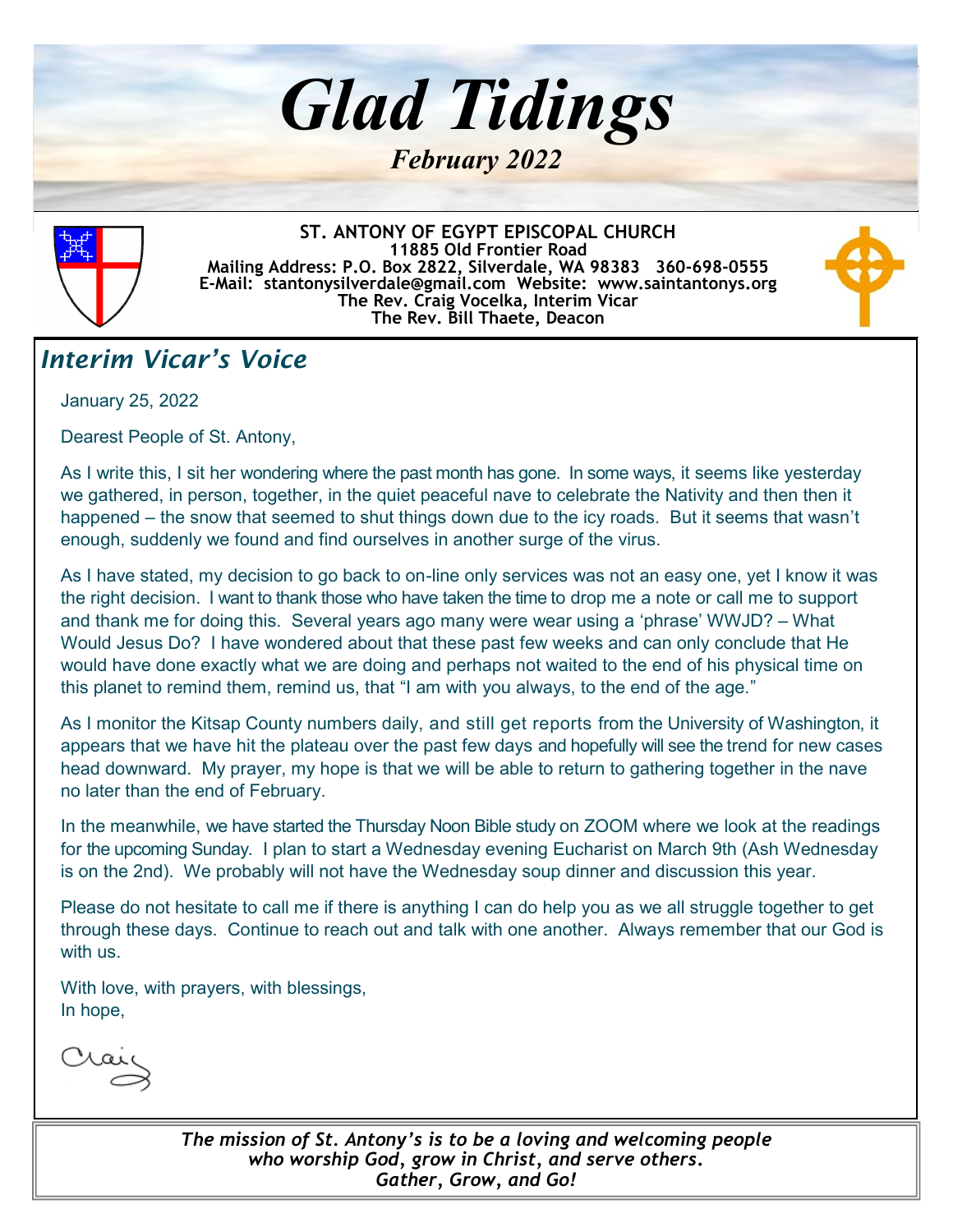## *The last word from our Bishop's Warden*

This is my last article as Bishop's Warden. I want to thank the Bishop's Committee for the great work and attention to the operations of St. Antony's. We have accomplished much this last year.

When Father Bill announced his retirement, much changed for me as the BW. Contacting the Diocese of Olympia staff for guidance and instructions, I learned our search would entail a period longer than we wanted. A Profile Committee was formed to construct our church resume. A Search Committee awaits to completion of that resume. We hired Craig Vocelka as our interim vicar for stability with our worship.

The Corona Virus pandemic created new challenges as we had shut down attending services in-person in 2020. Facebook live broadcasts kept us together for church services. When we opened the church for inperson attendance in May, we hoped for better times only to shut down with the Omicron variant rampaging through Kitsap. As of this publication, we hope to open by Ash Wednesday.

Zoom meetings became a new catchword for most of us. We had coffee hours, BC meetings, committee meetings, and Bible classes on the small screen of a computer or phone. Last year's Shrove Tuesday Pancake Supper was on Zoom. Hopefully, we will be at St. Antony's for pancakes this year.

When the chaos of a pandemic departs from our lives, we can come together and enjoy seeing each other in person. Church will not return to normal as much as we will establish a new normal. I will continue to serve at the altar as a Eucharistic Minister, ushering, singing in the choir, and joining in the festivities we have through the rest of 2022.

Again, I want to express my thanks to the people of St. Antony of Egypt for supporting our mission to Kitsap County, Silverdale, and each other as we gather, grow, and go.

Peter Stockwell, Bishop's Warden (retired)lw

#### *New Directory*

I need to get updates for the new directory coming out in February or March. Please look at your directory to see if any changes need to be made. This includes birthdays and anniversaries! Please send these changes to the church email: stantonysilverdale@gmail.com.

 $\overline{\mathsf{i}}$  If you are not in the directory and want to be, please let me know and include your information.

Thanks!

Linda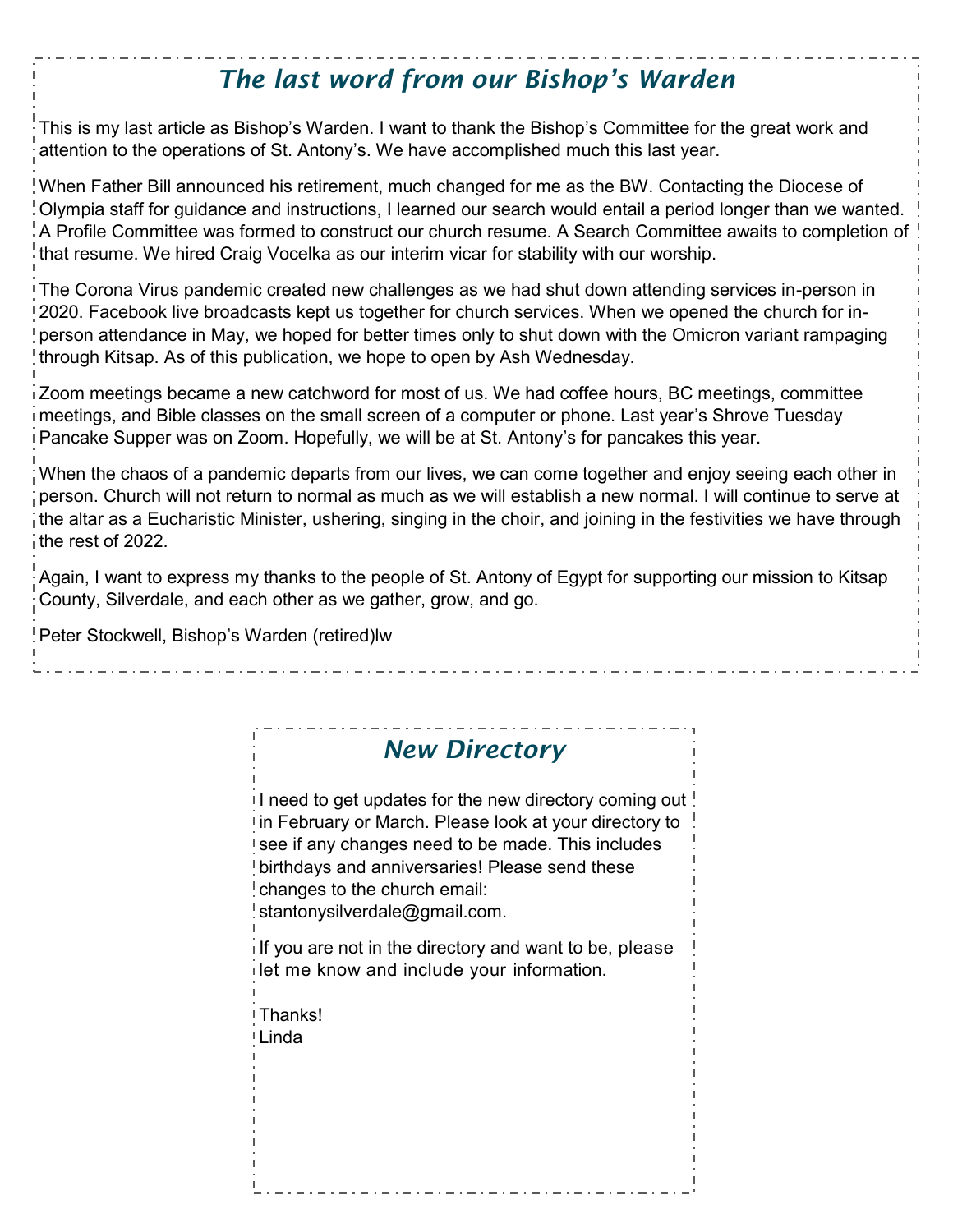# *Outreach* We hope your 2022 is off to a good start and that you are all continuing in being healthy and safe. On Tuesday, January 11, 2022 we had our Outreach meeting at 7pm via zoom and it was short meeting. Thank you to Loretta McGinley for hosting the zoom meeting. The next meeting will be in March and the date and time will be determined after the BC Annual Meeting so stay tuned. Loretta M. had shared some interesting views about Outreach and one quote had caught my attention "Outreach is an Orientation to the world". Here is the link that she had shared which I think is very interesting. [What is Outreach | St. John's Episcopal Church \(dioala.org\)](https://stjohnsdecatur.dioala.org/why-outreach-matters.html)  This year the Outreach Team discussed a few things to consider: Review current St. Antony Outreach mission and possibly revise/update it Learn about current needs in the local area Identify organizations to support Collaborate with other churches and/or nonprofits in providing outreach Plan several fundraisers to support organizations we are supporting *(Octoberfest, Picnics, Music events or participate in Whaling Days.)* Host an appreciation meal for New Fellowship; belated thank you for their graciousness in allowing us to share their space in the old church and possibly ask them to 'sing for their supper' Explore ways to support a refugee family (e.g. practicing English?) These are just some ideas but hoping at the next meeting we can get more feedback and start working on them. Until then "THANK YOU" all for your time, support and participation in the Outreach Team, we hope and pray that you will consider to continue to be there for the St. Antony Outreach and God bless! *Loretta and Dee your Outreach Co-Commissioners*God's Wo<br>Our Hork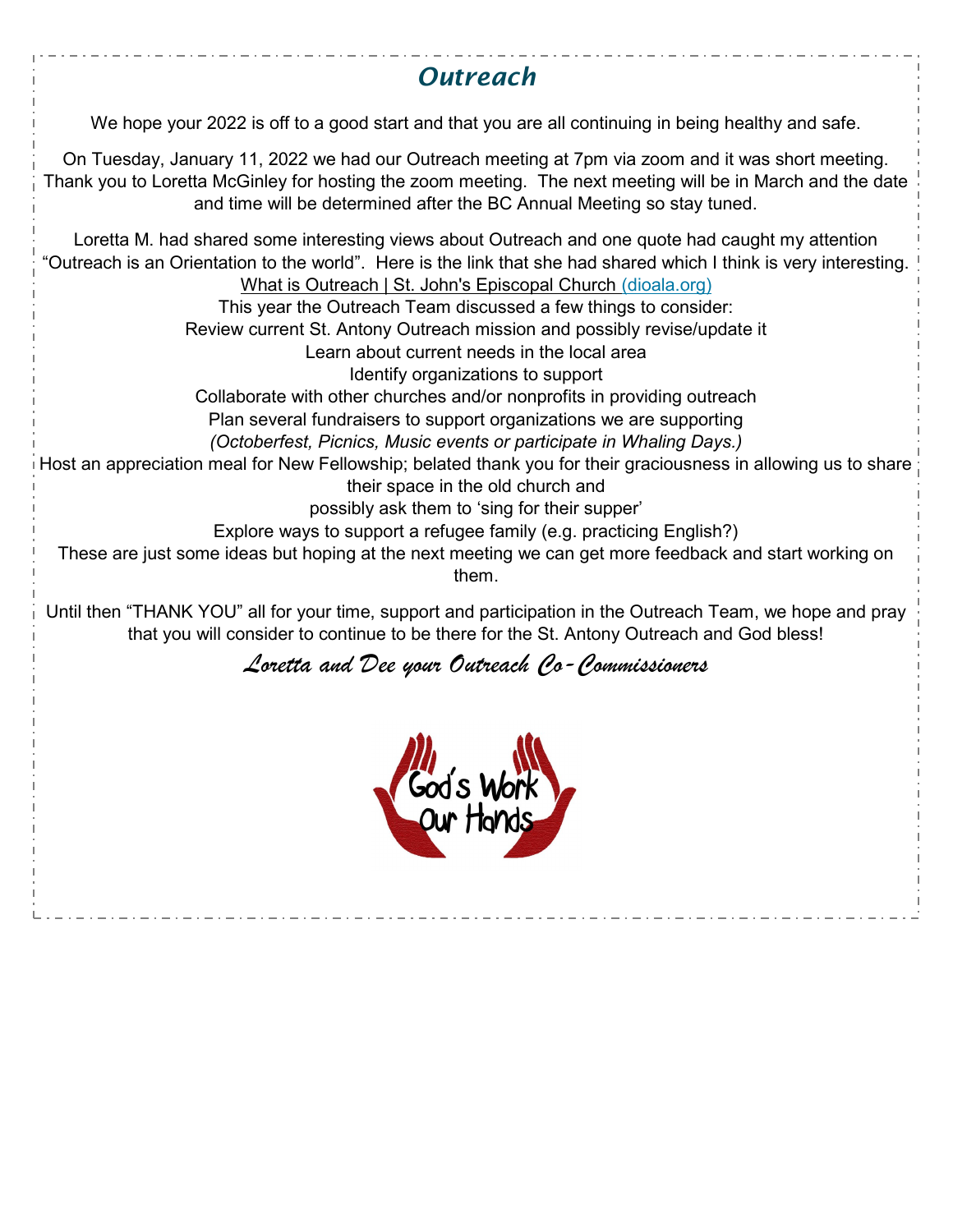#### *Getting to Know You*

(Brief sketches of St. Antony parishioners to help us get acquainted and to stay in touch.)

 **Bill** and **Lori Fagan** came to St. Antony's a few months before Covid struck. On his daily drive to work on Old Frontier Road, Bill had been observing the gradual progress being made at our construction site. When Ithe church finally opened, Bill and Lori visited, found Father Bill and the congregation very welcoming and decided to stay. We are glad they did!

 This area has been their home for some time. They met fortuitously on their first day at the University of Idaho; five years later, they tied the proverbial knot.

 Upon graduating, Bill started his career in the US Navy as an engineer serving aboard the Alabama for five years. He then spent an additional

thirty years in civil service doing acoustical research. Lori majored in Forestry and has had a number of different occupations during the thirty-seven year marriage resulting from that first meeting. She was a seasonal park ranger for ten years, a stay-at-home mom while raising their son Drew (now an engineer in the Tri-Cities area), and she did a stint at PSNS in Morale Welfare Recreation. Her final job was at Olympic College Career Center where she helped students learn about, and connect, with employment possibilities.

 Now retired, Bill and Lori pursue multiple interests and hobbies. Name an outdoor activity, they do it: hiking, biking, kayaking, gardening, trailer camping. Bill also does woodworking and builds furniture. St. Antony's has benefitted from their interests: Lori is on Flower Guild, often providing flowers from her garden; Bill constructed the graceful wooden support stand for the Bible located on the columbarium in the east chapel. Bill also fills in as technician for streaming services when Guy is unavailable.

 We are very fortunate that Bill's commute took him past St. Antony's construction site. We are blessed to have them in our church family.

Submitted by Sylvia Campbell for the Welcoming Committee

## *Sunday Bible Study*

"The Bible study of Genesis continues by Zoom, in spite of technical difficulties. If you want to join us, either send me your e-mail and you will get an invitation, or you can log on at 9 a.m. by going to Zoom.us, hit "join meeting", and type in 599 467 3468, passcode 4442336. The ark has landed, and we are beginning the adventures of Abram and Sarai, or Abraham as God later named him. While the stories are old, the situations encountered have some remarkable contemporary parallels."

#### *Altar Flowers and Sanctuary Lamps*

Would you like to donate Altar Flowers or a Sanctuary Lamp for a special occasion? There are many slots available. Please send a request to the church email: stantonysilverdale@gmail.com.

Suggested donations for flowers is \$40 and the suggested donation for Sanctuary Lamps is \$10.

Linda Robuck

Esther Osborne

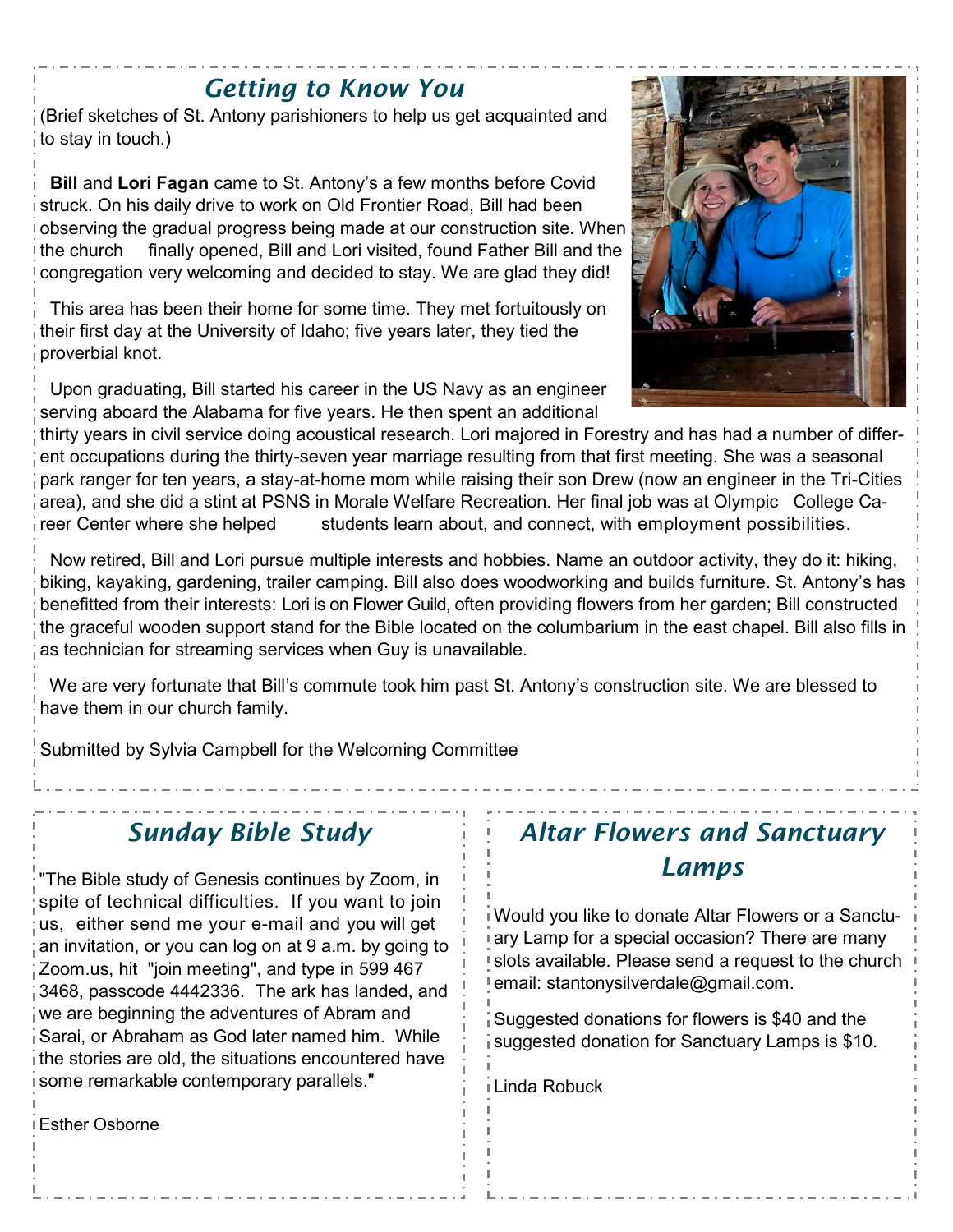|    | <b>February Birthdays</b> |
|----|---------------------------|
| 3  | <b>John Stockwell</b>     |
| 5  | Joan Willoughby           |
| 7  | <b>Bonnie Foley</b>       |
|    | <b>Debbie Stockwell</b>   |
|    | Jean Mackimmie            |
| 11 | <b>Cody Perreira</b>      |
| 16 | <b>Robert Stockton</b>    |
| 19 | Michayla 'MJ' Polignoni   |
| 20 | <b>Rev. Dick Scott</b>    |
| 21 | <b>Benjamin Wentworth</b> |
| 23 | Jason Wentworth           |
| 28 | Ray Flagg                 |



# *February Anniversaries*

*14 Daniel & Donna Smith*

*Barbara Hart & David Whelchel*

Deadline for the March Glad Tidings is **Tuesday, February 23rd** at 10 am. Please send all submissions to: stantonysilverdale@gmail.com. Thank you.



| <b>Financial Report</b><br><b>December</b> |             | Year-to-date | <b>Account Balances</b>                |              |
|--------------------------------------------|-------------|--------------|----------------------------------------|--------------|
| Operating Income                           | \$28,969.34 |              | $$233,408.04$ Local Checking           | \$62,487.29  |
| <b>Operating Expenses</b>                  | \$15,498.53 |              | $$240,065.50$ Local Savings            | \$17,235.06  |
| <b>Net in December</b>                     | \$13,470.81 |              | (\$6,657.46) Diocesan Investment Funds | \$226,696.80 |
|                                            |             |              | <b>Total</b>                           | \$306,419.15 |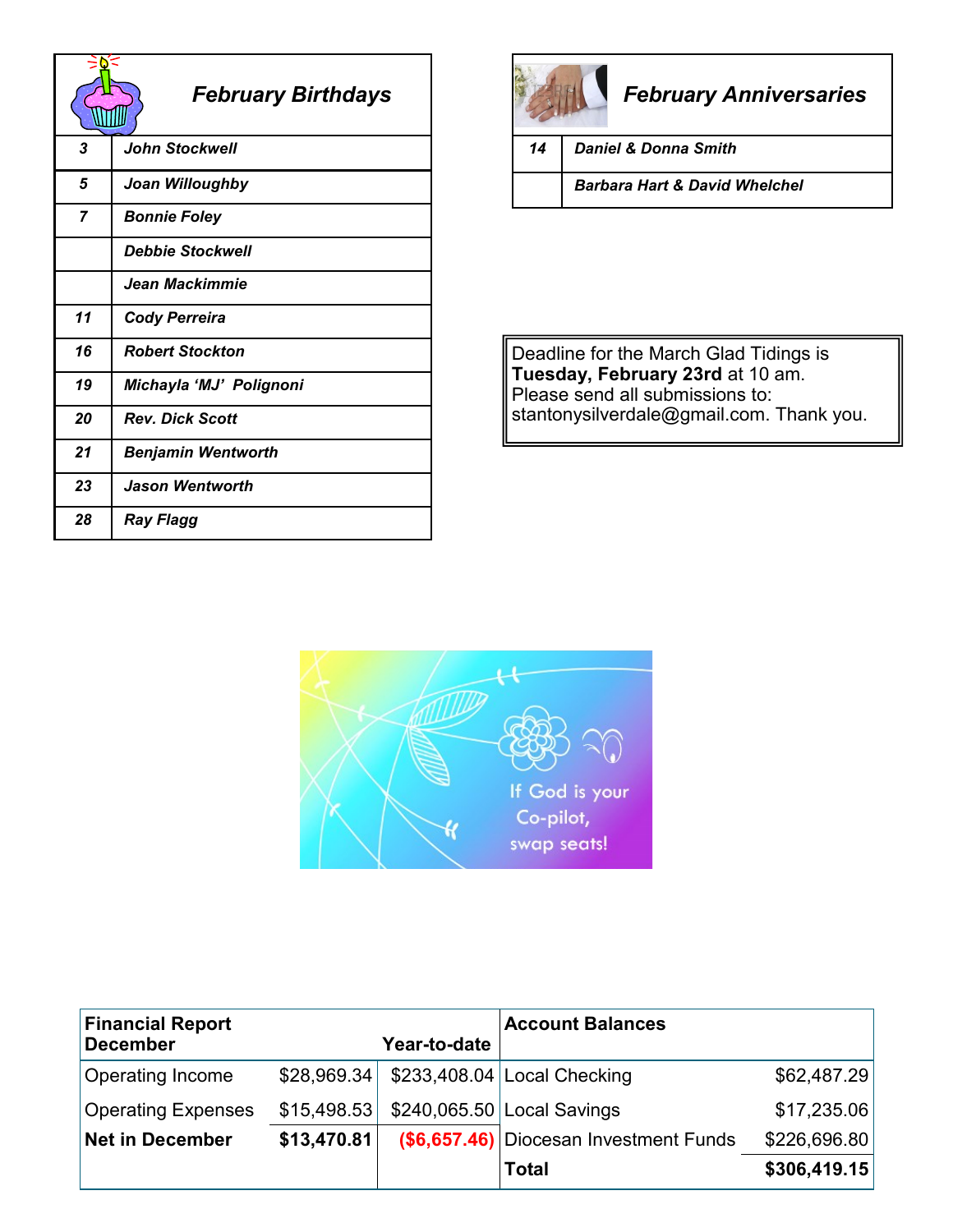| <b>February 2022 Schedule</b> |                                                |                                                 |                                                 |                                                         |  |
|-------------------------------|------------------------------------------------|-------------------------------------------------|-------------------------------------------------|---------------------------------------------------------|--|
| <b>JOBS</b>                   | February 6<br>5th Sunday after<br>The Epiphany | February 13<br>6th Sunday after<br>The Epiphany | February 20<br>7th Sunday after<br>The Epiphany | February 27<br>Last Sunday after the<br><b>Epiphany</b> |  |
| EM 8 am                       | Donna Hilton                                   | <b>Ruth Lindstrum</b>                           | Elizabeth Moorhead                              | Donna Hilton                                            |  |
| $LC/OT$ & NT 8 am             | Ruth Lindstrum                                 | Elizabeth Moorhead                              | Norma Tipton                                    | <b>Ruth Lindstrum</b>                                   |  |
| <b>GREETER 8 am</b>           |                                                |                                                 |                                                 |                                                         |  |
|                               |                                                |                                                 |                                                 |                                                         |  |
| EM 10:15 am                   | <b>Cris McCarty</b>                            | Sarah Rogers                                    | Peter Stockwell                                 | Esther Osborne                                          |  |
| LC/OT 10:15 am                | <b>Cris McCarty</b>                            | `Stu Smith                                      | Maggie Scott                                    | Sarah Rogers                                            |  |
| LC/NT 10:15 am                | Sarah Rogers                                   | Jim Foley                                       | Michael Wentworth                               | Jim Foley                                               |  |
| ACOLYTES 10:15 am             |                                                |                                                 |                                                 |                                                         |  |
| GREETER 10:15 am              |                                                |                                                 |                                                 |                                                         |  |
| <b>USHER 10:15 am</b>         | Peter Stockwell                                | Dave Peterson                                   | <b>Carole Nau</b>                               | <b>Barb Hart</b>                                        |  |
| <b>COUNTERS</b>               |                                                |                                                 |                                                 |                                                         |  |
| <b>COFFEE HOUR</b>            |                                                |                                                 |                                                 |                                                         |  |
| <b>Eucharistic Visitors</b>   |                                                |                                                 |                                                 |                                                         |  |
| <b>BPod</b>                   |                                                |                                                 |                                                 |                                                         |  |
| <b>1st LESSON</b>             | Isaiah 6:1-8, [9-13]                           | Jeremiah 17:5-10                                | Genesis 45:3-11, 15                             | Exodus 34:29-35                                         |  |
| <b>PSALM</b>                  | Psalm 138                                      | Psalm 1                                         | Psalm 37:1-12, 41-42                            | Psalm 99                                                |  |
| 2nd LESSON                    | 1 Corinthians 15:1-11                          | 1 Corinthians 15:12-20                          | 1 Corinthians 15:35-38,<br>$42 - 50$            | 2 Corinthians 3:12-4:2                                  |  |
| <b>GOSPEL</b>                 | Luke 5:1-11                                    | Luke 6:17-26                                    | Luke 6:27-38                                    | Luke 9:28-36, [37-43a]                                  |  |

#### **Roster of Volunteers for Services**

If you cannot serve on your assigned Sunday, please call someone from this list. (A strike through a name means they are not available now but will be back.)

| <b>LECTORS</b>         | <b>EUCHARISTIC</b><br><b>MINISTERS</b> | <b>GREETERS</b>              | <b>COUNTERS</b>         | <b>USHERS</b>          | <b>ACOLYTES</b>     |
|------------------------|----------------------------------------|------------------------------|-------------------------|------------------------|---------------------|
| 8 am                   | 8 am                                   | 8 am                         | <b>Bill Cleveland A</b> | Chris Crowson          | Carleton M.         |
| Donna Hilton           | Donna Hilton                           | Donna Hilton                 | Chris Crowson B         | Ray Flagg              | <b>Cris McCarty</b> |
| <b>Ruth Lindstrum</b>  | <b>Ruth Lindstrum</b>                  | Darrow Lindstrum             | Jim Foley A             | Dave & Jan Peterson    | Christina M.        |
| Elizabeth Moorhead     | Elizabeth Moorhead                     | Pam Morton                   | Maggie Scott B          | Dave & Carolyn Sorrell | Chelsea R.          |
| Dee Perreira           | <b>Bill Reeder</b>                     | John & Jane Teller           | Norma Tipton B          | Mark Westin            | Laurel R.           |
| John Teller            | John Teller                            |                              | David Wedeven B         | Barb Hart - Substitute | Mackenzie W.        |
| Norma Tipton           |                                        |                              | Heidi Feenstra-Wilson A |                        |                     |
|                        |                                        |                              | Marj Zantek B           | <b>Esther Osborne</b>  |                     |
| 10 am                  | 10 am                                  | 10 am                        |                         | Peter Stockwell        |                     |
| <b>Elizabeth Flagg</b> | Cris McCarty                           | Suzanne Brock                |                         | Carol Nau              |                     |
| Jim Foley              | <b>Esther Osborne</b>                  | Elizabeth Flagg              | A - computer            | Linda Robuck           |                     |
| Cris McCarty           | Sarah Rogers                           | Liz Hanev                    | B - non computer        |                        |                     |
| Sarah Rogers           | Peter Stockwell                        | Carole Nau                   |                         |                        |                     |
| Maggie Scott           |                                        |                              |                         |                        |                     |
| Stu Smith              |                                        |                              |                         |                        |                     |
| Michael Wentworth      |                                        | Malcolm & Sylvia<br>Campbell |                         |                        |                     |
|                        |                                        |                              |                         |                        |                     |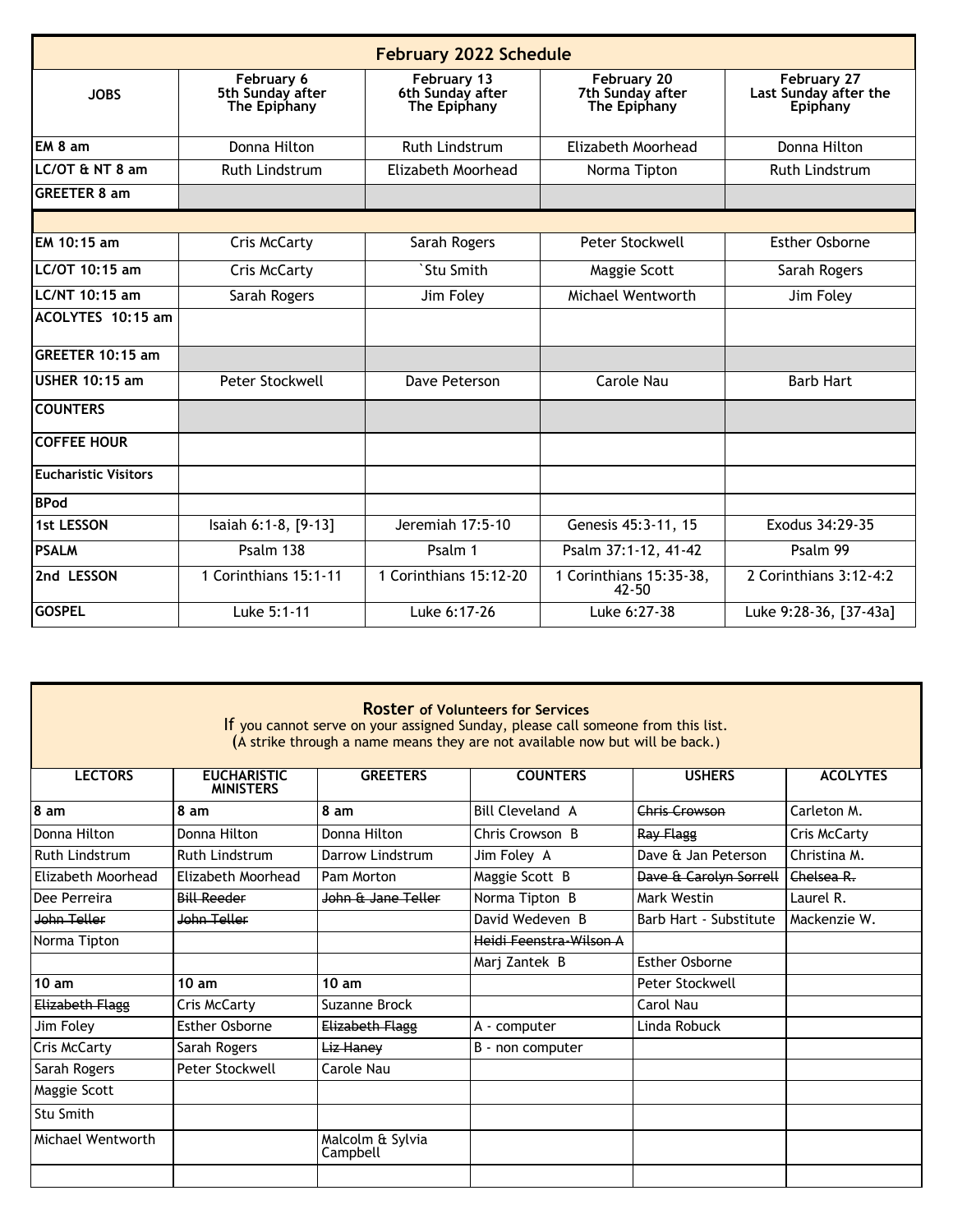# *February 2022*

| <b>Sun</b>                                                                                                                                           | <b>Mon</b>                        | <b>Tue</b>                                                                              | Wed                                                                   | <b>Thu</b>                                                                                                                          | Fri              | <b>Sat</b>                                                     |
|------------------------------------------------------------------------------------------------------------------------------------------------------|-----------------------------------|-----------------------------------------------------------------------------------------|-----------------------------------------------------------------------|-------------------------------------------------------------------------------------------------------------------------------------|------------------|----------------------------------------------------------------|
|                                                                                                                                                      |                                   | $\boldsymbol{l}$                                                                        | $\overline{2}$                                                        | $\overline{\mathbf{3}}$<br><b>Noon</b><br><b>Interim Vicar</b><br><b>Bible Study</b>                                                | $\boldsymbol{4}$ | 5<br>$10 - 3$<br><b>Quilt Group</b>                            |
|                                                                                                                                                      |                                   |                                                                                         |                                                                       |                                                                                                                                     |                  | <b>Gathering Room</b>                                          |
| 6<br>8 am<br><b>Holy Eucharist</b><br>9 <sub>am</sub><br><b>Bible Study</b><br>10:15 am<br><b>Holy Eucharist</b>                                     | $\overline{7}$                    | 8                                                                                       | 9                                                                     | 10<br><b>Noon</b><br><b>Interim Vicar</b><br><b>Bible Study</b><br>6:30 pm<br><b>Bishop's</b><br><b>Committee</b><br><b>Meeting</b> | 11               | 12 Lincoln's<br><b>Birthday</b><br><b>BC</b> Retreat           |
| 13<br>8 am<br><b>Holy Eucharist</b><br>9 am<br><b>Bible Study</b><br>10:15 am<br><b>Holy Eucharist</b>                                               | 14 Valentine's $15$<br><b>Day</b> | 11:00 am<br><b>Witty Knitters</b><br>1 <sub>pm</sub><br><b>Worship</b><br>Planning Mtg. | 16                                                                    | 17<br><b>Noon</b><br><b>Interim Vicar</b><br><b>Bible Study</b>                                                                     | 18               | 19                                                             |
| $20\,$<br>8 am<br><b>Holy Eucharist</b><br>9 <sub>am</sub><br><b>Bible Study</b><br>$10:15$ am<br><b>Holy Eucharist</b>                              | 21 Presidents<br>Day              | 22<br><b>10 am</b><br><b>Newsletter</b><br><b>Deadline</b>                              | 23                                                                    | 24<br><b>Noon</b><br><b>Interim Vicar</b><br><b>Bible Study</b>                                                                     | 25               | 26<br>$2 \, \text{pm}$<br><b>Don Taylor</b><br><b>Memorial</b> |
| 27<br>8 am<br><b>Holy Eucharist</b><br>9 <sub>am</sub><br><b>Bible study</b><br>10:15 am<br><b>Holy Eucharist</b><br>$1 - 4$<br><b>Project Linus</b> | 28                                | $\overline{l}$<br><b>Shrove Tuesday</b><br><b>Pancake Supper</b><br><b>TBD</b>          | $\overline{2}$<br><b>Ash Wednesday</b><br>Service times<br><b>TBD</b> | $\overline{3}$                                                                                                                      | $\overline{4}$   | 5                                                              |
| <b>Gathering Room</b>                                                                                                                                |                                   |                                                                                         |                                                                       |                                                                                                                                     |                  |                                                                |